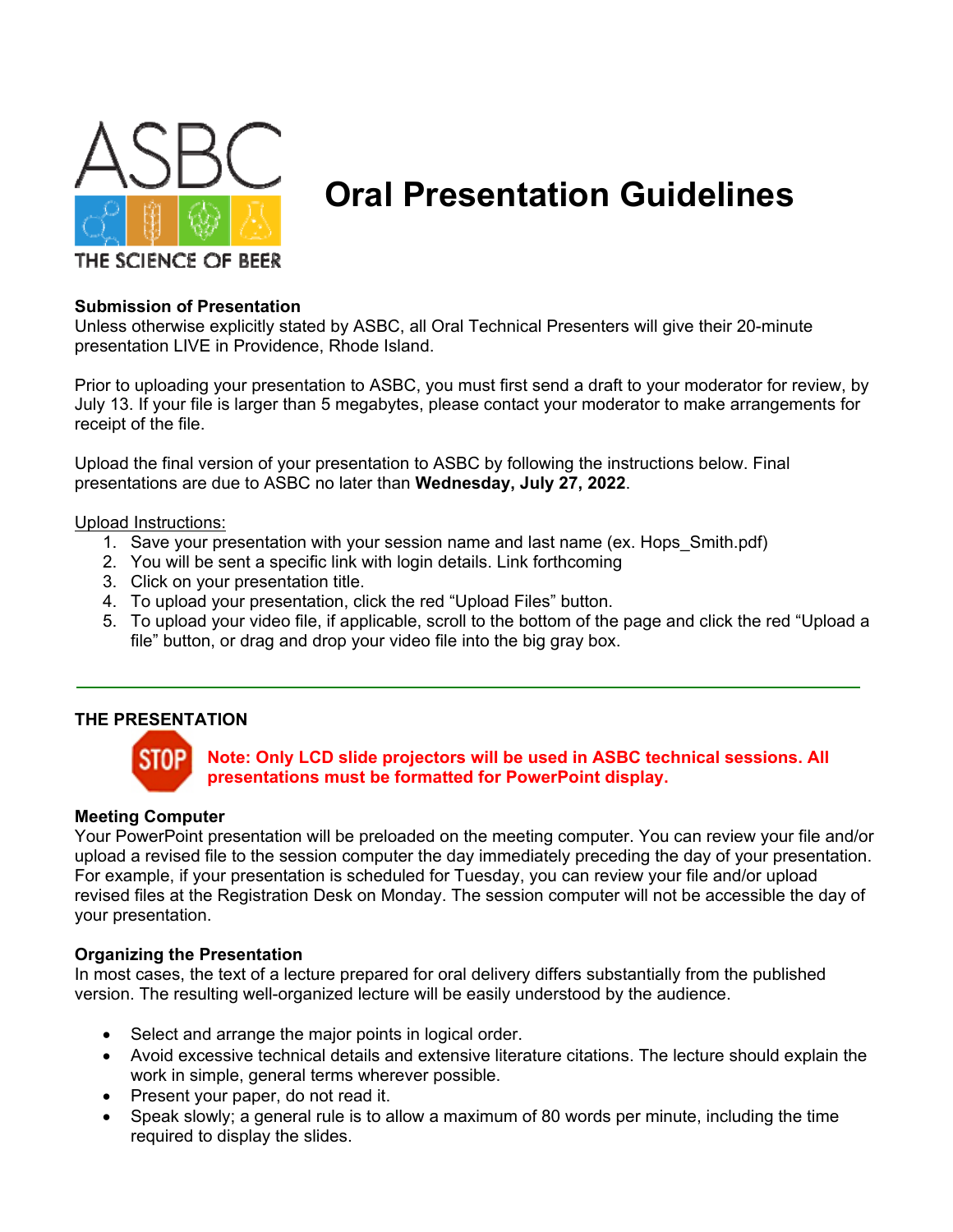- Allow the audience time to read the text on the slides.
- Practice your delivery, first alone, then before colleagues. Ask for suggestions on improving the organization, slides, and delivery.
- Rehearse to check that the time limit of 20 minutes (20 minutes for presentation followed by 5 minutes for discussion) is not exceeded.

Some other points to remember when preparing and/or delivering a lecture:

- Avoid the use of abbreviations.
- Avoid the use of too many numbers and statistics.
- Speakers who are comfortable with delivering a lecture without referring to the written text are encouraged to do so in the interest of a livelier presentation.
- During the discussion, repeat the question before responding so that the audience will understand the response.

In general, the lecture should explain:

- The purposed of the work
- A brief review of the methods of investigation used
- The results obtained
- The conclusions drawn, particularly, where appropriate, the possible impact on the world of practical brewing
- Suggestions as to further work

The lecture should NOT report:

- Historical information unless absolutely necessary
- Literature references
- Previous work
- Details of experimental procedures
- Intermediate results
- Details of negative findings unless they are absolutely essential to the argument

# **COMPOSITION OF POWERPOINT SLIDES**

## **Slide Format and Content**

- All slides must be in horizontal (landscape) format. Most conference rooms and screen dimensions are too low to accept a vertical format.
- You are required to use the official PowerPooint template provided. This template is in widescreen (16:9) format. Download the template here.
- Prepare slides that support and supplement, not simply duplicate, what you are saying.
- Design slides specifically for an oral presentation. Slides prepared for journal or book publication are seldom effective and often not legible.
- Company (including non-profits) or university logos are allowed only on the first and last slides. Logos are not allowed on any other slides, including use as a faded background.

# **Color**

High contrast between the lettering and the background is important. Use a light-color background (e.g., pale yellow) with black type. Other color combinations are possible but generally less successful. Where two or three graphs or block diagrams are presented on one slide, contrasting colors are helpful.

## **Lettering**